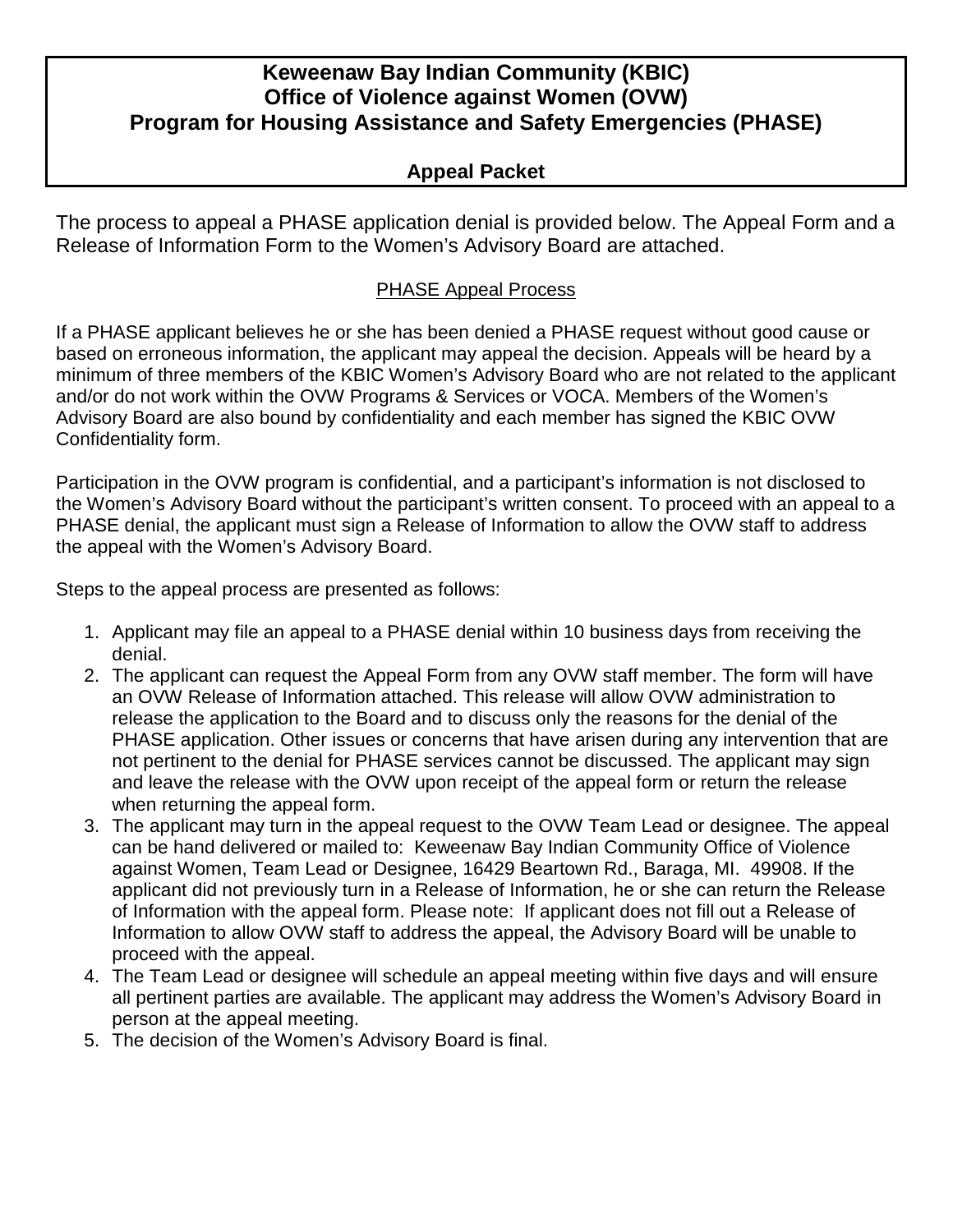

#### **Keweenaw Bay Indian Community (KBIC) Office of Violence against Women (OVW) Program for Housing Assistance and Safety Emergencies (PHASE)**

| Reason given for denial:                                                                           |  |
|----------------------------------------------------------------------------------------------------|--|
| Applicant is not a member of a federally recognized tribe or descendant of KBIC.                   |  |
| Requested service did not result from domestic or dating violence, sexual assault, or stalking.    |  |
| False information was given on application or at interview.                                        |  |
| __ Applicant is requesting a service for which he/she already received PHASE funding.              |  |
| In the case of a housing/vehicle request, applicant will not be able to sustain on current budget. |  |
| In the case of a vehicle request, applicant not able to legally drive and/or maintain the vehicle. |  |

Please state why the above decision was made without "good cause" or was based on erroneous or faulty information: \_\_\_\_\_\_\_\_\_\_\_\_\_\_\_\_\_\_\_\_\_\_\_\_\_\_\_\_\_\_\_\_\_\_\_\_\_\_\_\_\_\_\_\_\_\_\_\_\_\_\_\_\_\_\_\_\_\_\_\_\_\_\_\_\_\_

\_\_\_\_\_\_\_\_\_\_\_\_\_\_\_\_\_\_\_\_\_\_\_\_\_\_\_\_\_\_\_\_\_\_\_\_\_\_\_\_\_\_\_\_\_\_\_\_\_\_\_\_\_\_\_\_\_\_\_\_\_\_\_\_\_\_\_\_\_\_\_\_\_\_\_\_\_\_\_\_

\_\_\_\_\_\_\_\_\_\_\_\_\_\_\_\_\_\_\_\_\_\_\_\_\_\_\_\_\_\_\_\_\_\_\_\_\_\_\_\_\_\_\_\_\_\_\_\_\_\_\_\_\_\_\_\_\_\_\_\_\_\_\_\_\_\_\_\_\_\_\_\_\_\_\_\_\_\_\_\_

\_\_\_\_\_\_\_\_\_\_\_\_\_\_\_\_\_\_\_\_\_\_\_\_\_\_\_\_\_\_\_\_\_\_\_\_\_\_\_\_\_\_\_\_\_\_\_\_\_\_\_\_\_\_\_\_\_\_\_\_\_\_\_\_\_\_\_\_\_\_\_\_\_\_\_\_\_\_\_\_

\_\_\_\_\_\_\_\_\_\_\_\_\_\_\_\_\_\_\_\_\_\_\_\_\_\_\_\_\_\_\_\_\_\_\_\_\_\_\_\_\_\_\_\_\_\_\_\_\_\_\_\_\_\_\_\_\_\_\_\_\_\_\_\_\_\_\_\_\_\_\_\_\_\_\_\_\_\_\_\_

\_\_\_\_\_\_\_\_\_\_\_\_\_\_\_\_\_\_\_\_\_\_\_\_\_\_\_\_\_\_\_\_\_\_\_\_\_\_\_\_\_\_\_\_\_\_\_\_\_\_\_\_\_\_\_\_\_\_\_\_\_\_\_\_\_\_\_\_\_\_\_\_\_\_\_\_\_\_\_\_

\_\_\_\_\_\_\_\_\_\_\_\_\_\_\_\_\_\_\_\_\_\_\_\_\_\_\_\_\_\_\_\_\_\_\_\_\_\_\_\_\_\_\_\_\_\_\_\_\_\_\_\_\_\_\_\_\_\_\_\_\_\_\_\_\_\_\_\_\_\_\_\_\_\_\_\_\_\_\_\_

\_\_\_\_\_\_\_\_\_\_\_\_\_\_\_\_\_\_\_\_\_\_\_\_\_\_\_\_\_\_\_\_\_\_\_\_\_\_\_\_\_\_\_\_\_\_\_\_\_\_\_\_\_\_\_\_\_\_\_\_\_\_\_\_\_\_\_\_\_\_\_\_\_\_\_\_\_\_\_\_

\_\_\_\_\_\_\_\_\_\_\_\_\_\_\_\_\_\_\_\_\_\_\_\_\_\_\_\_\_\_\_\_\_\_\_\_\_\_\_\_\_\_\_\_\_\_\_\_\_\_\_\_\_\_\_\_\_\_\_\_\_\_\_\_\_\_\_\_\_\_\_\_\_\_\_\_\_\_\_\_

\_\_\_\_\_\_\_\_\_\_\_\_\_\_\_\_\_\_\_\_\_\_\_\_\_\_\_\_\_\_\_\_\_\_\_\_\_\_\_\_\_\_\_\_\_\_\_\_\_\_\_\_\_\_\_\_\_\_\_\_\_\_\_\_\_\_\_\_\_\_\_\_\_\_\_\_\_\_\_\_

What is the best way to reach you to set up an appeal meeting (note any safety concerns):